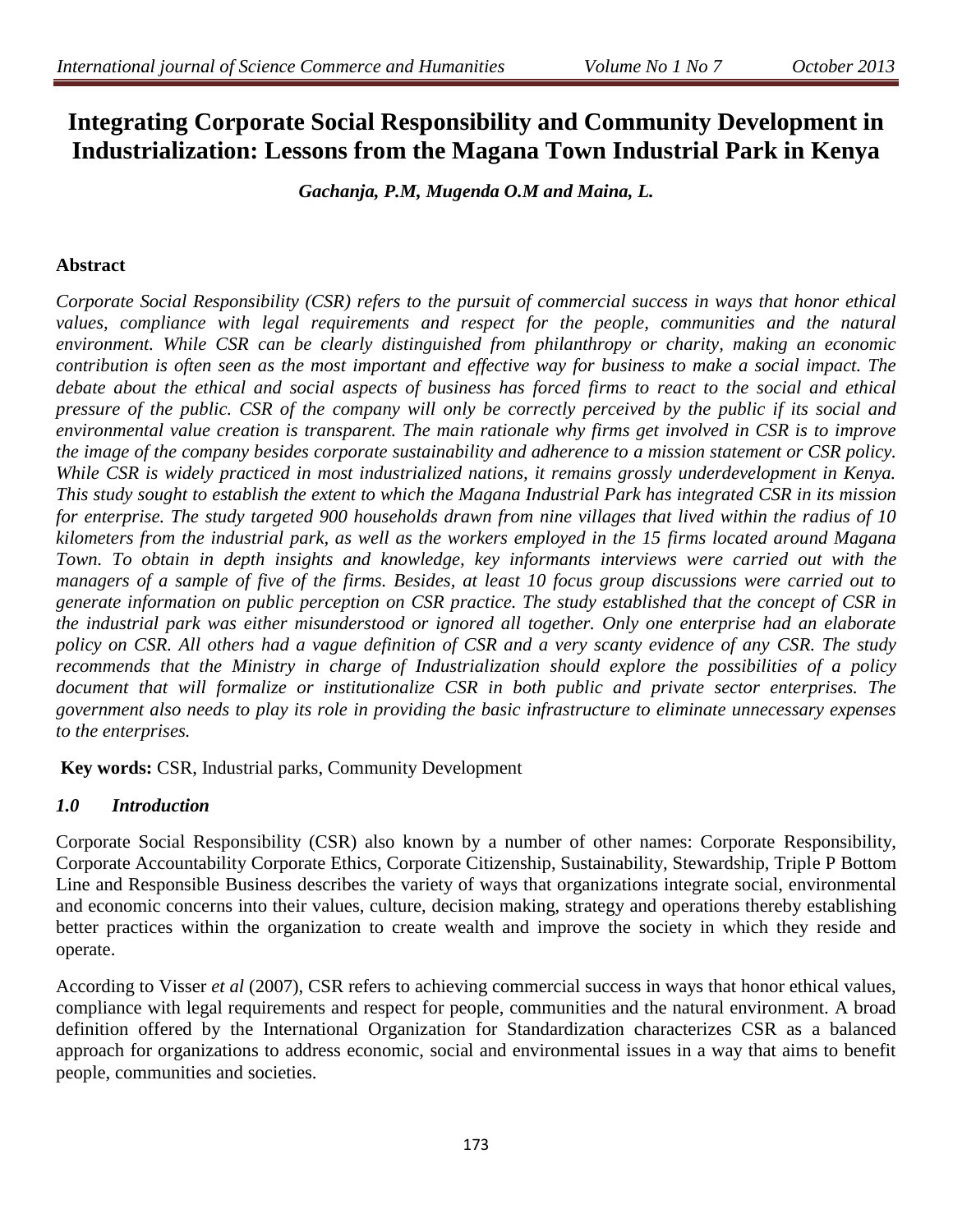The definition of CSR, developed by the World Business Council for Sustainable Development (in Moir, 2001) reflects an alternative, multi-stake-holder, implicitly multidisciplinary and more proactive view of CSR that is now gaining popularity. CSR is the continuing commitment by business to operate ethically and contribute to economic developments while improving the quality of life of the workforce and their families as well as the local community and society at large.

All these definitions generally focus on how firms manage their core business to add social, environmental and economic value in order to produce a positive sustainable impact for both society and for the business.

## *1.2 Highlights on CSR literature*

Empirical evidence has shown a positive relationship between CSR, company reputation index and return on equity, as well as business performance more generally (Karake, 1998, Žairi, 2000, Žairi and peters, 2002). Wilson (2000) and Moir (2001) noted that CSR agenda has risen up the corporate agenda for many organizations but acknowledge that some CSR practice is merely a reactive, pragmatic, compliance driven response to public policy, the law, or other regulatory frameworks, and that there are many different motivations behind a firm's specific interest in CSR.

Graatland *et al* (2004) investigated the possibilities and problems of benchmarking Corporate Social Responsibility (CSR). They carried out a methodological analysis of the disadvantages and problems of benchmarking that included the economical social and environmental aspects as well as national and international aspects of CSR. The overall benchmark was based on a weighted average of these aspects drawn from opinions of companies and NGOs. An overall CSR index for the more than 50 large Dutch companies was constructed based on seventy aspects of CSR by using the weights derived from the value those companies and Non Governmental Organizations attached to these different aspects of CSR.

This study borrowing from the Social Economic Council (2001) identified two elements of CSR to include: sufficient focus by an enterprise on its contribution to public prosperity in the long run and the relationship of an enterprise with its stakeholders and the society at large. The first element stressed that an enterprise could be viewed as a value creating entity. The long term value creation does not only relate to the economic values, but concerns value creation in three dimensions otherwise known as the Triple P bottom line;

- *Profit* represents the economic dimension referring to the creation of value through the production of goods and services and through the creation of employment and sources of income. The financial returns reflect the appreciation of consumers for the company's product and the efficiency with which factors of production are used. The long term profit motivate should provide the financial basis for the continuity of the company.
- *People* represent the social dimension. This has a variety of aspects concerning the effects for human beings, inside and outside the organization, like good labour relations, safety among others.
- *Planet* represents the ecological dimension. This dimension relates to the effects on natural environment

The study by Graatland *et al* (2004) focused on the three P's and on four sectors (Construction, retail, chemical sector and financial and banking sector). It distinguished between 70 aspects or categories of CSR, which related to six different groups of stakeholders namely employees, suppliers, customers, society at large, shareholders and competitors. Using different methods of weighting, the study found out that the outcomes of the benchmarking was rather robust for the selected sample.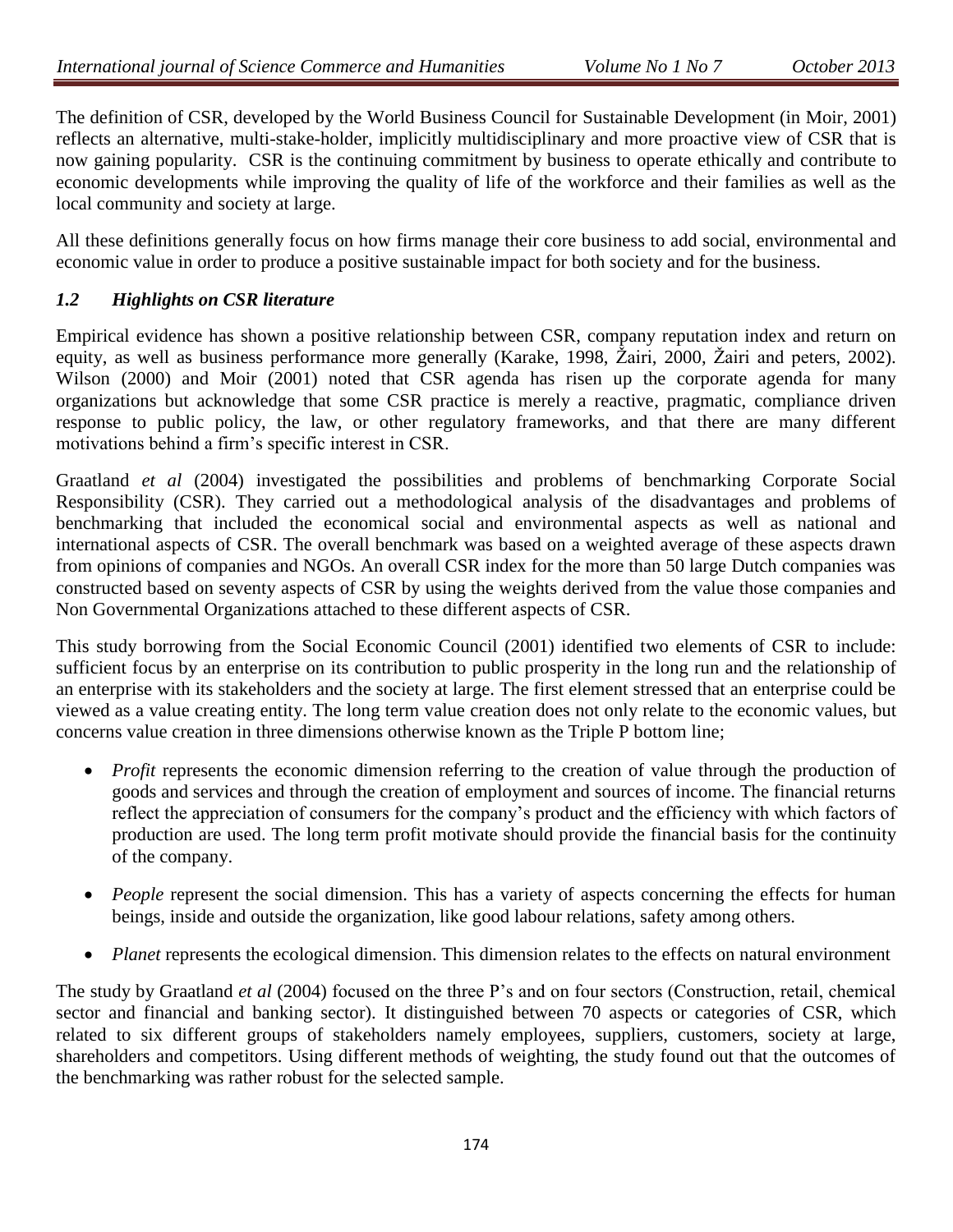Whitehouse (2006) carried out an evaluation of Corporate Policy and Practice in respect to CSR deriving from an analysis of qualitative data, obtained during semi-structured interviews with the representatives of 16 companies from a variety of UK sectors including retail, mining, financial services as well as mobile telephony. The findings of the empirical survey were presented in five sections that traced chronologically the process of CSR policy development. The first identified the meaning attributed to CSR by the respondent companies followed by the second section by the factors that were driving them to implement the CSR agenda. The third examined the use of the language of CSR and the concept's role as either a substantive concept or simple label. The fourth identified the criteria used for determining CSR policies and the objectives underlying them. The fifth and final section offered an analysis of the respondents' predictions as to the future development of CSR.

On the basis of the findings of the survey, the paper found out that, despite genuine attempts on the part of those responsible for CSR policy development to address stakeholder concerns, the context within which CSR has been implemented hinders its potential to offer stakeholders sufficient information by which to evaluate corporate performance in respect of CSR and the ability of CSR to operate as a meaningful and systematic constraint on the corporate behavior. The findings of this research also suggested that CSR revealed itself among large companies not as a uniform concept but as a variety of conceptions. For some companies, CSR derived from and was closely related to pre-established concepts such as stake holding. To others, it concerns the manner in which they operated all aspects of their business and the extent to which that behavior impacts upon the environment, their stakeholders and society generally.

Chepkwony (2008) found out that as corporations pursue growth through globalization, they encounter new challenges that impose limits to their growth and profits. Government regulations, tariffs, environmental restrictions and standards of labour matters constrain this expansion. Similarly, locally established firms faced the same constraints. Some companies use CSR methodologies as a strategic tactic to gain public support for their presence in markets, helping them sustain a competitive advantage over others by using their social contributions to provide a subconscious level of advertising. Global competition placed particular pressure on multinational corporations to examine not only their own labour practices, but those of their entire supply chain, from a CSR perspective.

Despite these criticisms and others, there was no doubt that the private sector contributed effectively in addressing human resource; environmental; community involvement; education and capacity building; health and HIV/AIDS; water and sanitation; besides sustainable agriculture issues. This therefore led to the betterment of society through improvement of various aspects of living.

As the contribution of CSR particularly to human resource practices and environmental conservation is widely appreciated, two crucial questions arise. To what extent does CSR impinge on human resource management? How can corporations be obligated to conserve and protect the environments in which they operate and exploit? Strategic Human Resource (SHR) Management captures to a great extent what CSR claims to achieve in this area. But again if CSR is introduced as an ethical HR issues practice, does it will help fix issues that may be overlooked from a HR perspective?

Hill *et al* (2006) examined the relationship between CSR and company stock valuation across three regions of the world. The article gave an overview of the evolving definition of CSR as well as a discussion of the ways in which this construct had been operationalized. Presentation of the potential impact of corporate social performance on firm financial performance followed, including investor characteristics, the rationale behind their choices, and their influence on the marketplace securities worldwide. The unique method used to elect socially responsible investments was then provided that also included a description of the quantitative techniques employed in the analyses. This global study examined corporate social responsibility through a comparison of socially responsible investments to the broader stock markets in the United States, Europe, and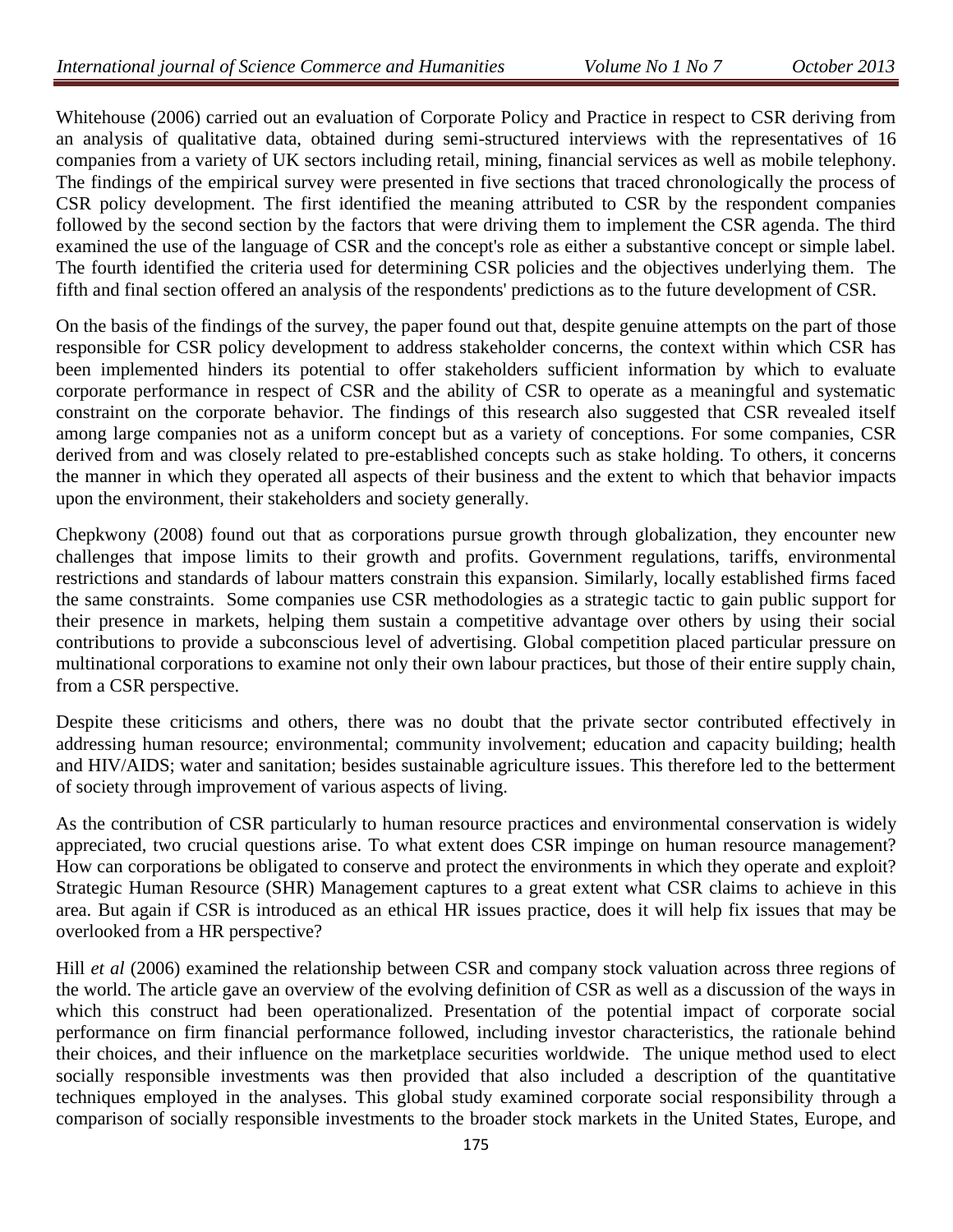Asia. The ten or more firms selected for each portfolio were determined by review of the largest socially responsible mutual funds in the world.

Fuentes-Garcia *et al* (2007) analyzed the concept of Corporate Social Responsibility in relation to Human Resources (HR) management. Five potential tools were defined and their advantages and disadvantages were discussed. These tools are codes of conduct, ratification of standards, social reports, external certification of standards and the list of socially responsible companies.

The study by Fuentes-Garcia *et al* noted that there are two basic reasons that have led companies to adopt CSR criteria:

- On the one hand, there is greater social awareness on a global scale. Public opinion is increasingly critical of the negative effects of globalization and over the last few years many associations and initiatives have been springing up through non-governmental organizations, foundations and standards agencies to tackle this issue.
- On the other hand, companies themselves are divulging the advantages offered by CSR not only as a defensive strategy that protects them against possible charges and lawsuits, but also as an offensive strategy to create value. This is consequence of the increasing impact of social criteria in consumers' purchasing decisions, as revealed in a recent CSR study in Europe.

The study also noted that there is growing interest in the social dimension of business activities; nowadays, citizens are better informed and their values have changed; they are increasingly ecologically and socially aware and demand more from companies than just the efficient production of goods and services. As a result companies respond to the new social demands of their interest groups by implementing Corporate Social Responsibility (CSR) actions, which include all their environmental and social activities that go beyond mere economic interests and break away from the traditional image of a company that focuses solely on generating value for its shareholders. The study found out that the applications of Social Responsibility is particularly beneficial to companies that are part of the circuit of production and global trade. It is absolutely crucial to raise awareness about CSR tools among the main parties involved and to promote participation in its application.

### *1.3 The Status of Corporate Social Responsibility in Kenya*

The debate in society about the ethical and social aspects of business has forced companies to react to the social and ethical pressure of the public. Many companies are increasingly concerned about values like integrity and feel that they must meet the expectations of stakeholders with respect to the company's contribution to profit, planet and people (what has come to be popularly known as "triple P bottom line". Firms that do not meet these expectations may see their reputation decrease with a negative impact on market share and profitability (Mclntosh *et al*, 1998).

In developing countries, CSR tends to be less formalized or institutionalized in terms of commonly used CSR bench marks. Where formal CSR has been practiced, it is normally by large national or multinational companies. In most counties in Africa, CSR is not institutionalized and neither are there benchmarks set by companies willing to adopt the practice. Further, misconceptions on what CSR truly entails abound and its application is most commonly associated with philanthropy or charity. Further, there is low appreciation of the role of CSR in furthering development by both companies and the governance system. At best CSR is seen as a way of improving the image of the company, giving back to the needy or engaging with the community.

In Kenya, companies participating in CSR often find themselves engaged in the provision of social services that would be seen as governments' responsibility. Many of the CSR issues present themselves as dilemmas or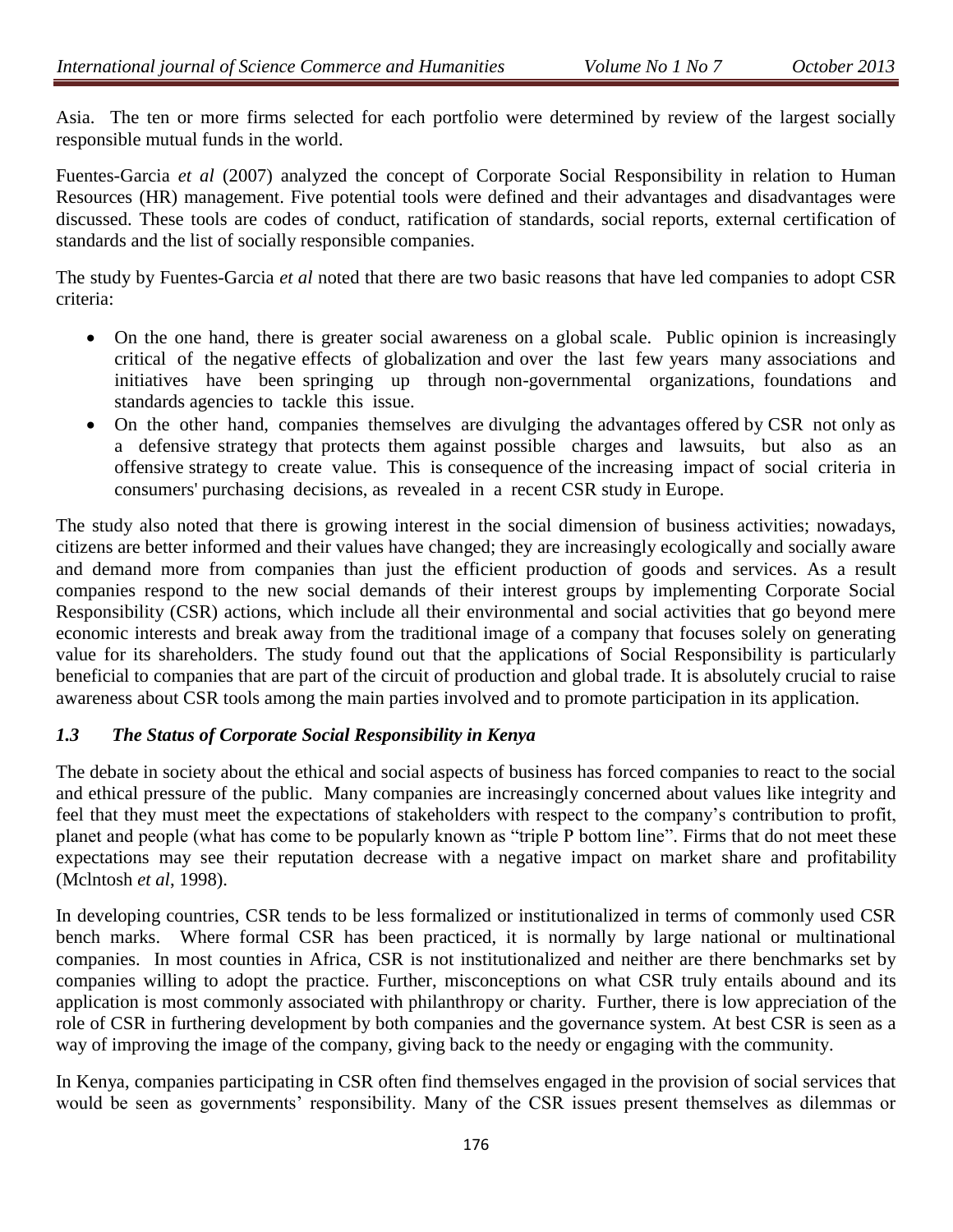tradeoffs. For instance development versus environment, job creation versus higher labour standards among others. The issues prioritized under CSR often present pressing societal needs such as HIV/AIDS, poverty alleviation and environmental sustainability. Making an economic contribution is however often seen as the most important and effective way for business to make social impact. For many companies, the main rationale to get involved in CSR has been to improve the image of the company. Others include corporate sustainability, adherence to mission statement or CSR policy. However, most companies apply a reactive approach where giving is based on requests made to them.

The environmental, marketplace and workplace CSR concerns are handled by other departments and not seen as CSR, since majority of companies do not have specific departments charged with CSR. The greatest internal hindrance to CSR is lack of budgeted funds while external hindrances include lack of tax incentives, beneficiary management practices and potential for brand mileage.

### *1.4 The Rationale for the Study*

It is now recognized that poverty reduction and sustainable development will not be achieved through government action alone. Policy makers are paying increasing attention to the potential contribution of the private sector to such policy objectives and CSR is sometimes used as shorthand for businesses' contribution to sustainable development. Although the concept of CSR is gaining such prominence with policy debates in Kenya; it is not applied widely and is usually associated with philanthropy. There are however many private sector related initiatives and business activities in Kenya that might be described as expression of CSR.

Magana town in the periphery of the Nairobi city in Kenya has a typical industrial park which arose out of private conversion of about 1,500 acres of land into a flower growing and propagation zone and which has come to be typically known as Magana Holdings. In due course, other secondary manufacturing firms began to locate adjacent to the Magana nucleus as land became available. Eventually, about 15 different firms are now located in this town drawing employment from the town and adjacent villages as well as other counties.

The industrial park is an initiative that would be expected to provide economic solutions to both local and national socio-economic development challenges of Kenya as a developing nation. These challenges revolve around unemployment, poverty, low value addition to primary industries, over-exploitation of natural resources and attendant environmental degradation among others. The initiative fits within the premise of national policy framework for transforming Kenya from a low- to middle- income economy with a higher quality of life for its citizens. The park would therefore be expected not only to achieve commercial success but also to impact the social and environmental dimensions of the surrounding communities. The extent to which the industrialists have integrated the economic, social and environmental concerns in their culture, decision making and strategic operations thus need to be established and documented. The study therefore sought to establish the extent to which CSR practice has been integrated in the operations of the targeted industries.

## *1.5 Methodology*

The study employed a quasi-experimental, explorative and descriptive research design in order to establish from a multi-dimensional perspective the social, economic and environmental impacts of the industrial park. The study particularly aimed at documenting how industrial presence and growth in the area had impacted the three aspects of life for individuals and communities living and working within a designated radius to the park. It also sought to explore other aspects that are often affected by industrial location such as businesses and trade, social networks and groupings, cultural changes, work ethics and new livelihoods. The study adopted a quantitative and qualitative approach in its inquiry.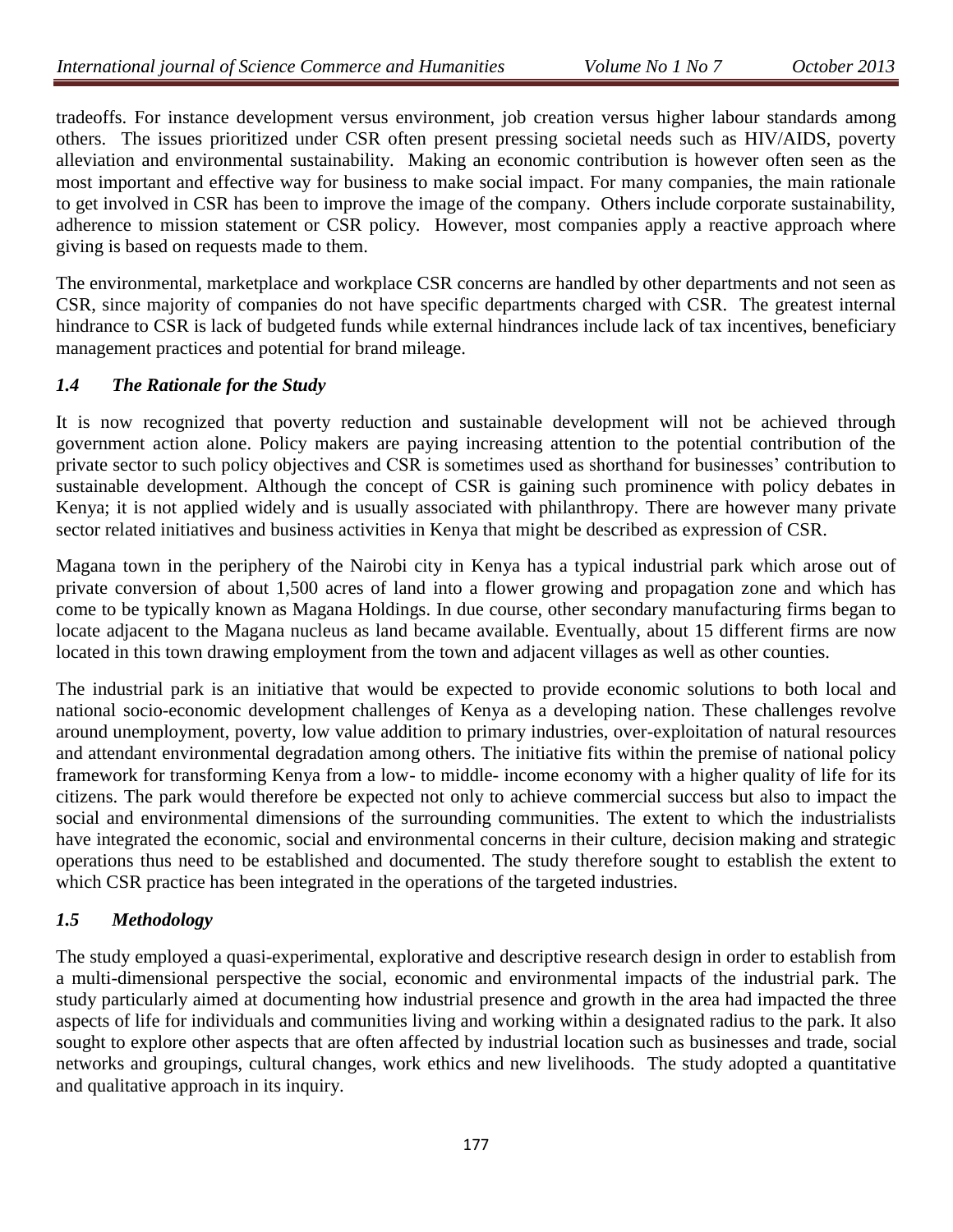Magana town is surrounded by 18 villages, some of which are: Muthiga, Gitaru, Rungiri, Shauri Yako-Baraniki, among others. Nairobi River runs through the town. The Magana industrial park comprises of about 15 private enterprises. Three of them are agricultural, which include: Magana Flowers Kenya Limited, flower propagation plant (Soloplant Kenya Limited), and flower breeding centre (Pressman Kenya Limited). The manufacturing companies include: Match Masters, Texplast, Green Loop, Rafiki Industries, Green Plast, United Bags, Triscon, Happy Confectionary, Crystal Industries, and SAB Miller – a South Africa Brewery distribution centre. There are also a number of key services such as banking, provincial administration, medical clinic and police station.

For the purposes of the study, 5 of the enterprises were selected among them Magana Holdings. In addition, the communities living within a radius of 10 kilometres from the industrial park as well as the workers employed in the 5 firms were also targeted.

The Kenya population census data was used to sample the village communities living around the industrial park using a systematic random sampling procedure. Care was taken to include all segments of the population of adults living in the identified villages. 9 villages were randomly selected as representative of the target population. From the 9 villages, a random sample of community members was drawn. The sampling frame for the workers was provided by the specific companies targeted by the study and used to select a representative sample taking cognizance of the different cadres and ranks. Women and youth were targeted in the study and carefully selected from the sampling frame. A final sample of 1,002 respondents was reached of which 100 were from the control group village. The table 3.1 indicates the target villages for the study excluding the control village.

| Village                                        | Target<br>population        | Village      | Target<br>population |
|------------------------------------------------|-----------------------------|--------------|----------------------|
| Kinoo                                          | 150                         | Kihumo       | 100                  |
| Gitaru                                         | 150                         | Gichecheni   | 50                   |
| Muthiga                                        | 150                         | Rungiri      | 50                   |
| Shauri Yako                                    | 100                         | Magana town  | 50                   |
| Gaitumbi                                       | 100                         | <b>Total</b> | 900                  |
| $\mathcal{L}$<br>$\sim$<br>$\lambda$ $\lambda$ | $\mathbf{1}$ , $\mathbf{1}$ |              |                      |

*Table 3.1: Targeted respondents per village*

*Source: Author formulation.*

The company managers were selected from 5 companies based on their roles and managerial functions. The local government officials also formed part of the sample and were selected at district and division levels. The area chiefs and sub-chiefs in the 18 villages were also interviewed as key informants. Given these diverse categories of respondents, various methods were used to collect information including; household questionnaires, key informant interviews and focus group discussions. The quantitative data collected was analyzed using SPSS 17.0 and SAS 9.3 while qualitative data were analyzed descriptively.

# *1.7 Study Findings*

## *a) The Understanding of CSR*

The study intended to evaluate the extent of Corporate Social Responsibility (CSR) practices adopted by enterprises in the Magana Park and therefore began by evaluating the understanding of CSR from key company managers. Generally, the findings show that the cross section of managers of enterprises in the park who were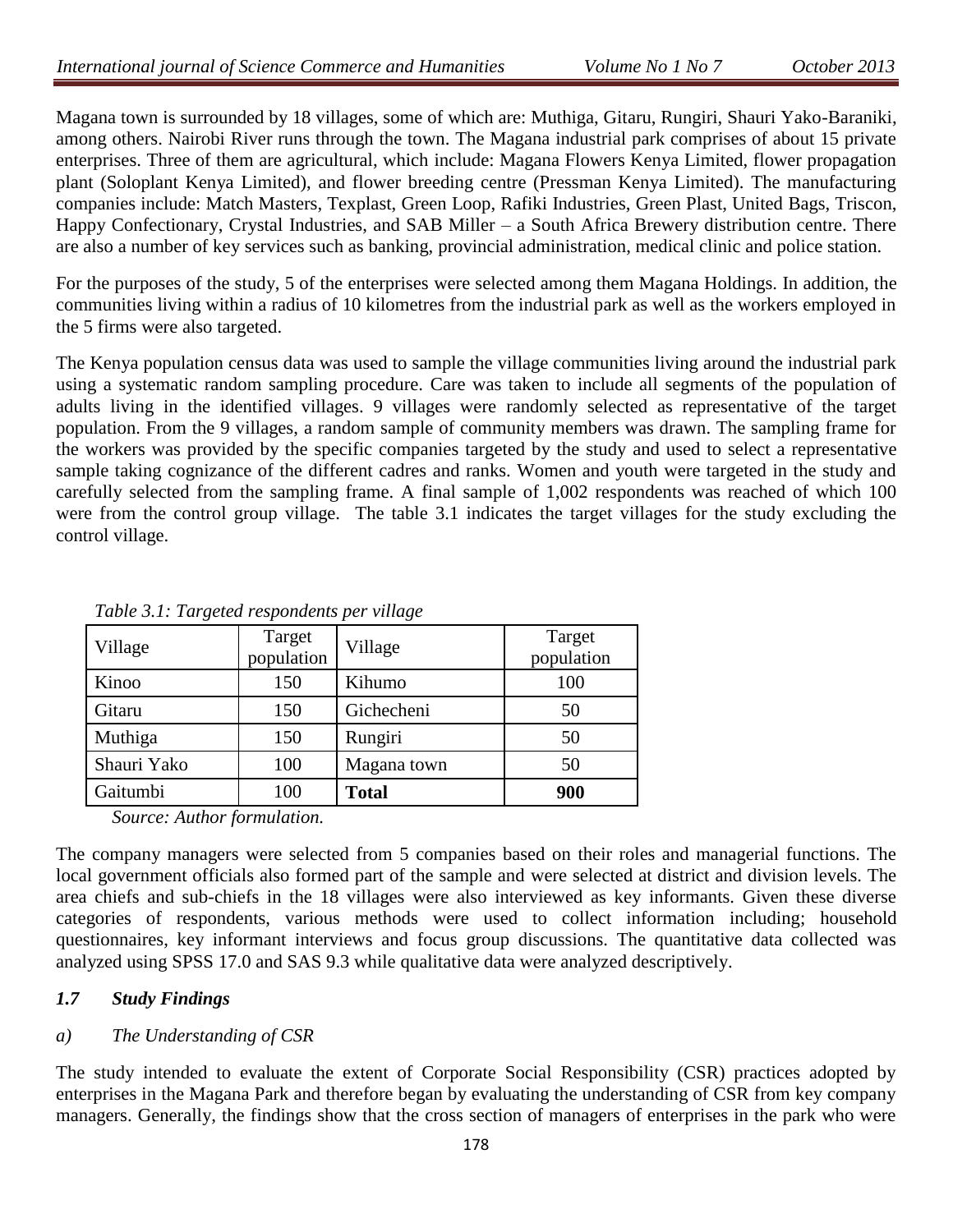interviewed had heard of CSR but did not appreciate its importance. Further analysis revealed that the managers had low understanding of what CSR actually entailed with four of the five studied equating it to philanthropic acts usually undertaken by companies or their executives in an adhoc manner in response to a severe need facing their communities. These included activities such as donating food and clothing to the needy usually once or twice year. The four companies also lacked a clear company policy on CSR and even when they engaged in activities that could be termed CSR, these were not guided by any existing guideline. The absence of an overarching CSR policy meant that the practice was not embedded in company day to day operations. The four out of five managers interviewed in the study cited their normal and routine obligations such as provision of employment, payment of statutory taxes (mostly to the central government) and remission of funds to the statutory contributory schemes like National Housing Insurance Fund (NHIF) and the National Social Security fund (NSSF) as part of their CSR. Yet these are obligatory contributory schemes where workers and employers pool in to support medical and pension needs of their employees.

### *b) Forms of CSR Identified*

The study establishes some limited CSR practices in the park. Nearly all the studied companies had made regular monetary donations to needy and marginalized communities including schools and hospitals within the locality. There was great variance in the amounts donated across the companies but managers were quick to point out that their donations were regulated by the profit margins they made.

Notably, one industrialist in the park (an agro-based enterprise) had instituted a comprehensive CSR policy and programme. This was largely because of the unique nature of its production and marketing processes which provided a conducive and facilitative framework on which to practice CSR. The company which produced and exported roses was a registered member of the Fare-Trade System which advocates for higher prices for agricultural goods sold to the international markets on condition that such producers meet some minimum standards in production and labour. One of the company's standards within the fare-trade system constitutes a "premium fund" which was remitted to the workers/ community through the "Magana Flowers Max Havelaar Welfare Group". This is the corporate social responsibility wing of the agro-based enterprise which started in 2004. The premiums ranged from Ksh 5-7 million annually. There was also a policy governing the use of the funds. For instance, the funds had to be used to improve the living standards of employees and their immediate families and improve the living standards of the park's adjacent communities.

For this particular initiative, there was also a clear policy on how projects were indentified for funding. Employees proposed projects they wanted implemented in the farm to the Max Havelaar Committee. The community would also be asked to forward proposals to the committee. The projects from the community were forwarded through head teachers, village elders and chiefs. The committee then evaluated the projects (project appraisals) to select those that qualified for funding based on some criteria: that the projects were workers and community based and that the projects had not have received funding support from any other source (government or otherwise). Further, before a project was implemented the committee would do a needs assessment survey to verify that the need (problem) did actually exist.

The sectors of development which had benefited from the CSR by the time of this study included health, education, employee's welfare and poverty alleviation projects. In monetary terms, a total of Ksh **46,258,668**  had been disbursed to the mentioned sectors between 2004 and 2011. Table 1.1 shows the amount of premiums remitted by Fare-Trade to Max Havelaar from 2004 to 2011.

| Table 1.1 |  |  | Premium amounts received from Fare-trade |
|-----------|--|--|------------------------------------------|
|           |  |  |                                          |

| $\sim$<br>11011110111 0111001110 10001   00 11 0111 1 010   01000 |  |                         |  |  |
|-------------------------------------------------------------------|--|-------------------------|--|--|
| Year                                                              |  | Amount of premium (Ksh) |  |  |
| 2004                                                              |  | 3.228A11                |  |  |
|                                                                   |  |                         |  |  |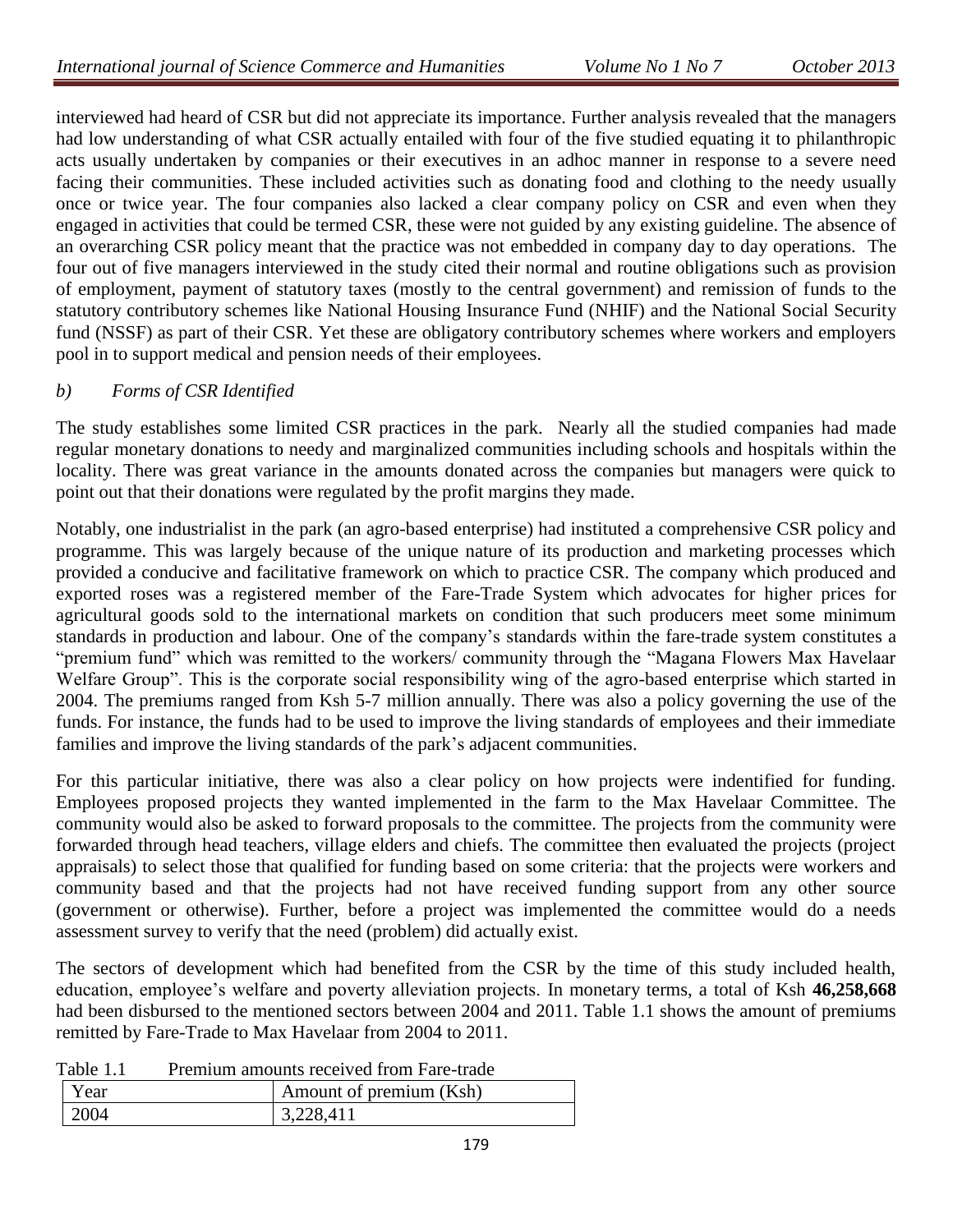| <b>Total</b> | 46,258,668 |  |
|--------------|------------|--|
| 2011         | 8,836,039  |  |
| 2010         | 8,425,829  |  |
| 2009         | 5,607,461  |  |
| 2008         | 6,706,245  |  |
| 2007         | 4,395,693  |  |
| 2006         | 4,322,311  |  |
| 2005         | 4,736,679  |  |

Source: Maxhavelaar, 2012

Overall, the findings reveal limited CSR practice in the park. Other areas of CSR practice that were identified across the studied companies include environmental conservation, education bursary provision, health projects as well as water provision. However, poor records and the adhoc nature of carrying out these activities could not allow for proper accounting of how much contribution to society was made.

#### *c) Links between CSR and Social Development in the Magana Industrial Park*

An evaluation of the park's contribution to the development of social sectors showed minimal or lack of intervention. This position was reinforced by Focused Group Discussions held with communities in the study area which sought to find out if and what sectors had been impacted by the Park's CSR activities. Notably, the community's reported poor impact on all the main sectors of development included in the interview. Thus the findings show that the education sector had been ignored by the industrialists. One industrialist in the park though had made some contributions using a philanthropic approach rather than a CSR policy. The actual activities included support of needy children's education every year as well as contribution to a school's building fund.

In the health sector, it was noted that only one CSR intervention instituted by only one of the industrialist in the park existed. This was in the form of a health centre established to serve both the staff at the factory and communities living around the park for a minimal fee of Kshs. 50.

Discussions with the community revealed that the water sector had not received much attention from the park. Despite several water systems passing through the community (Nairobi River and the Rungiri Stream) there was a serious water shortage in the area. From the discussions, a majority of respondents (63%) obtained their water from piped sources of which 50.9% were categorized as community water schemes. Only 2.3% of the water sources have been provided through the institutional CSR arrangements. All the community water projects under CSR programme are sponsored by the agro-based enterprise in the park.

Further discussions revealed that though security was considered stable in the area, the park had made little contribution towards boosting the security of the area. Most industrialists however considered security a major priority which needed a joint approach. Those who wanted to intervene complained of a lack of Community-Industry-Police Framework which could facilitate cooperation in the venture. However, one industrialist has donated land and helped construct offices for the local provincial administration which housed security agents drawn from the administration police wing.

Other sectors such as the roads network were also reported to be in dire need of company intervention. The access road connecting the park to the main Nairobi-Nakuru highway was in desolate state which the community attributed to the use of heavy trucks and machinery by the industries in the park. It was thus the expectation of the community that companies would transform the poor road to an all weather road by tar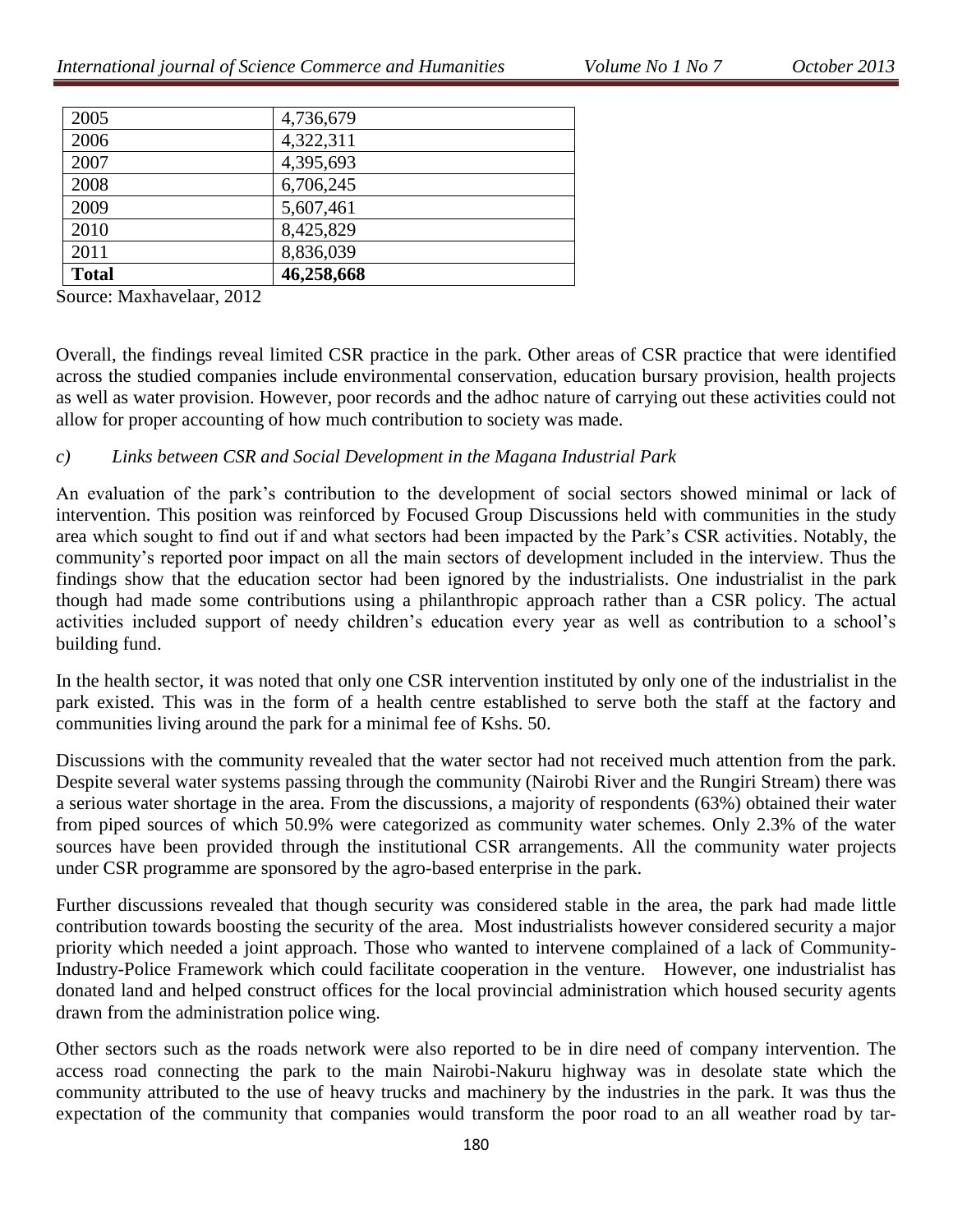marking it yet none of the companies had attempted to do this making it non-usable during the rainy season. Hence, the main arterial road cutting though the park to *Kihumo* village was narrow, poorly drained and impassable during the rainy season. Interviews with company managers revealed that most would like to attend to the poor state of this road but viewed it as a joint effort that would require not only all the companies working together but also the local administration as well as the Kenya Rural Roads programmes. To achieve this joint effort was viewed as difficult since most industrialists in the park also contended that the taxes they paid should be adequate for the government to fund the development of the infrastructure.

In the area of environmental management, the study noted no systematic approach by industrialists in the park to contribute to the environmental sector. However, there was effort by the agro-based company to integrate a number of environmental-sound practices in its production. Further this particular company had planted over 15,000 trees in two forest blocks which had greatly improved the micro-climate.

### *d) Reasons for Low CSR Practice*

The industrialists cited diverse reasons why they were not keen on embracing CSR. Four out of the five industrialists complained that the cost of setting up and doing business was generally high in the country thereby narrowing their profit margin and leaving them no choice that to cut down on expenditure. The high taxes factored in cost of electricity, costs of raw materials among others were also blamed for dwindling profits and hence low CSR. Another factor for low commitment to CSR expressed by the companies was the lack of government interest in partnering with companies such as reported in the case of the poor access road to the park. Industrialists were of the view that local development was essentially the task of the government but they could contribute to projects initiated by government.

From the focus group discussions held with the communities, the single most reason for low CSR by the park was the profit motive. Communities expressed that most of the companies in the park were sorely there to make profits and had no commitment to local development or the welfare of local people. There was also a general perception that the companies were mainly owned by foreigners of Indian origin who did not have the welfare of the local people at heart. Further details show that communities had attempted to present various needs to the companies without much success. Hence, the poor relations, limited contact and company profit drive were blamed for the poor CSR.

### **1.8 Conclusions and Recommendations**

In general terms, adoption of CSR in Kenya remains largely low in most business systems including industrial enterprises perhaps because CSR is not backed by any legal framework in the country. From the study, CSR knowledge and practice is limited. Only the single agro-based enterprise in the park had an elaborate policy on CSR. All others had a vague definition of CSR and scanty evidence of charitable activities that could not pass as CSR.

The absence of a legal policy framework by government coupled with low executive management commitment and support are the main challenges facing companies with regard to CSR. Lack of financial resources due to the high cost of doing business is also a main obstacle. Voluntarism through self-regulation seems to be failing hence the need for government legislation. There is need for CSR to become a more formalized part of a business strategy and a source of competitive advantage. In this respect, companies need to increasingly realize that: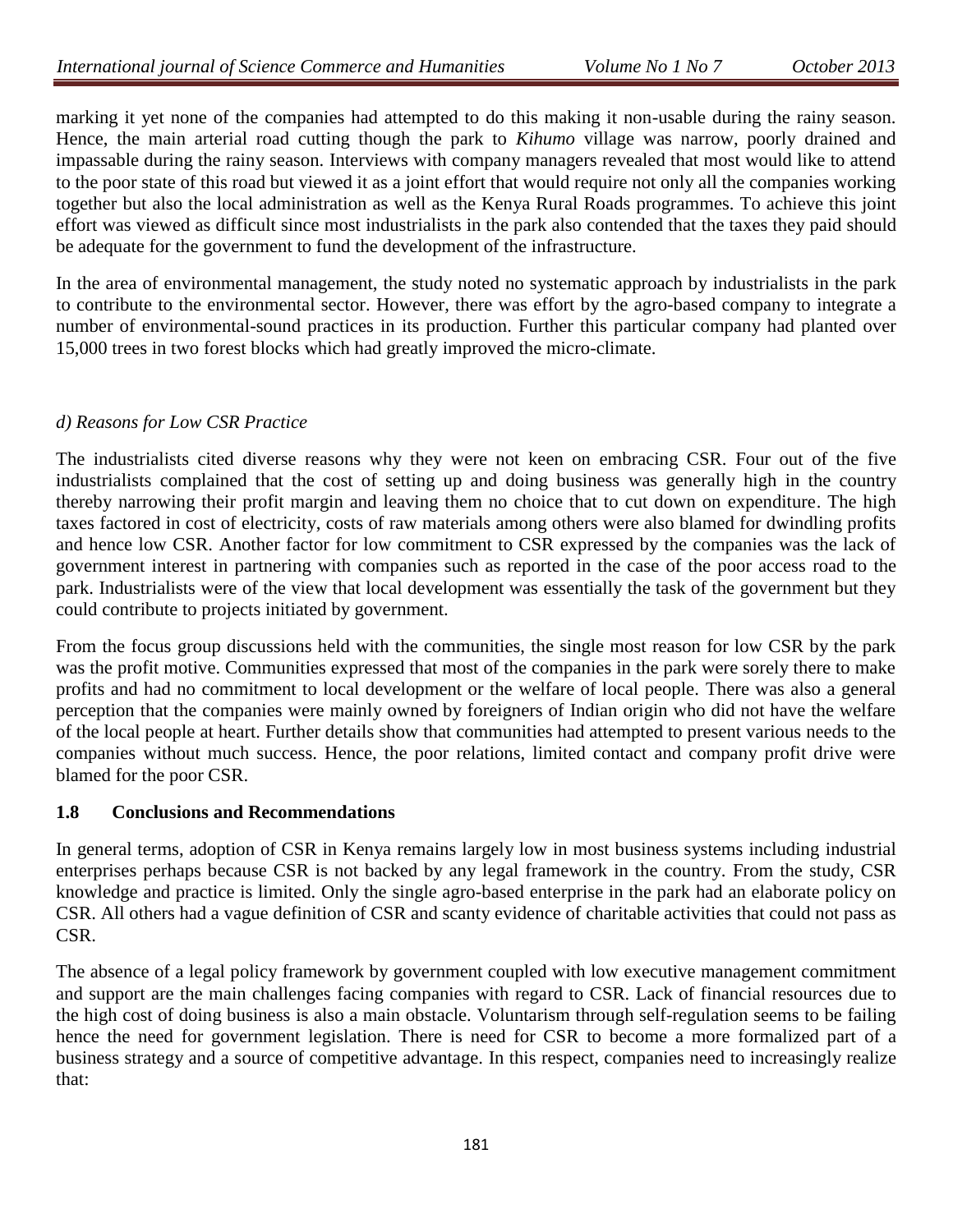- Consumers are becoming more pro-active in making demands on the industry and their sovereignty can no longer be ignored
- Employee can no longer be a fringe issue but a core concern of stakeholders
- Poverty and climate change are becoming major issues that the industrial sector cannot ignore, and
- The physical environment will remain an integral concern for all companies including SMEs.

As a way of concluding, Corporate Social Responsibility aims at achieving commercial success in ways that honor ethical values, compliance with legal requirements and respect for the people, communities and the natural environment. However, in the industrial park studied, it is largely lacking and where practiced, it is associated with philanthropy or charity. The Ministry in charge of industrialization should explore the possibilities of a policy document that will formalize or institutionalize the concept of CSR by both private and public sector enterprises. However, the government ought to play its role in providing the basic infrastructure in order to eliminate unnecessary expenses to the enterprises and enhance their profitability and participation in CSR. In addition, the Industrial policy should emphasize the value of CSR as a branding strategy that can enhance marketability of products and services in this century and beyond.

### **References**

Chepkwony, C. K. ( 2008) , "Corporate Social Responsibility: Insights from Kenya" Unpublished Masters Thesis, University of Bologna.

Fuentes-Garcia, F. J., Nunez-Tabales, J. M. and Veroz-Herradon, R . (2008), "Application of Corporate Social Responsibility to Human Resources Managers : Perspective from Spain", *Journal of Business Ethics* **82**(1) ,27- 44

Graafland , J. J., Eijffinger, S. C. W. and Smid,H. (2004), "Corporate Social Responsibility: Methodological Problems and Robustness", *Journal of Business Ethics* **53**(1/2) , 137 - 152.

Government of Kenya. (2009). *Rural Urban Population By Age, Sex, and by District – 2009*. Nairobi: Kenya National Bureau of Statistics. Retrieved on July 19, 2012 from <https://opendata.go.ke/Population/Rural-Urban-Population-By-Age-Sex-and-by-District-/qyg866is>

Hill, R. P., Ainscough, T., Shank, T. and Manullang, D., (2007), "Corporate Social Responsibility and Socially Responsible Investing: A Global Perspective", *Journal of Business Ethics* **70**(2) , 165 - 174.

Karake, Z. A. (1998), "An Examination of the Impact of Organizational Downsizing and Discrimination Activities on Corporate Social Reputation as Measured by Company's Reputation Index", *Management Decision* **36**(3), 206 - 216.

*Mclt*osh M., D. Leipziger , K. Jones and G. Coleman (1998) , "Corporate Citizenship : Successful strategies for Responsible Companies"*,* Financial Times Pritman Publishing, London/San Francisco.

Moir, L. (2001), "What do we Mean by Corporate Social Responbility" , *Corporate Governance* **1**(2), 16-22.

Social Economic Council ( 2001), *Corporate Social Responsibility* : A Dutch Approach (Van Gotcum , Assen)

Ufadhili Trust (2004), "Corporate Social Responsibility and Development in Kenya"*, Ufadhili, Nairobi.*